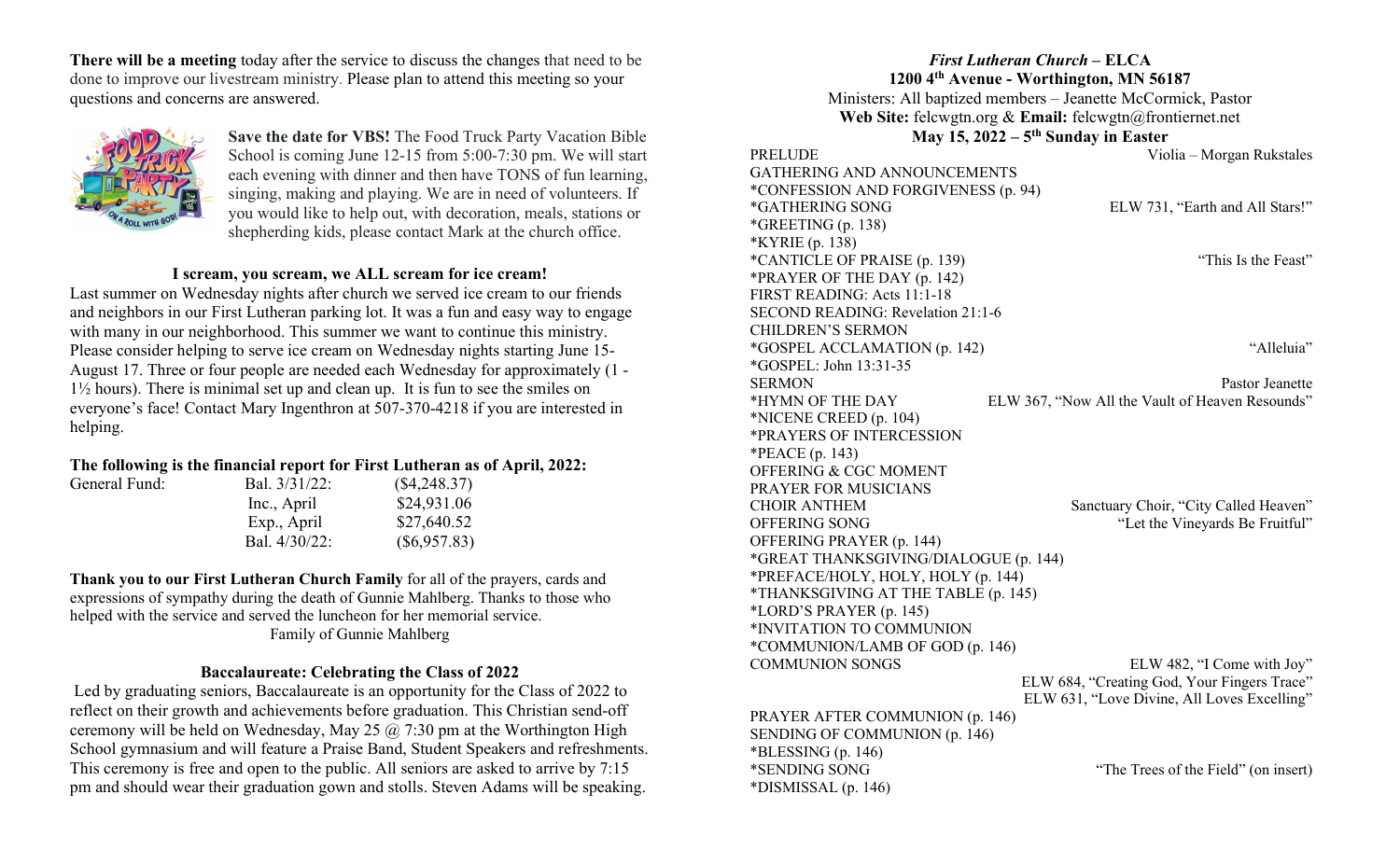#### SUNDAY SERVANTS

| <b>ASSISTING MINISTER/LECTOR: Lisa Waldner</b> |  |  |
|------------------------------------------------|--|--|
| Katelyn Frodermann                             |  |  |
| Pat Demuth                                     |  |  |
| Glenda Lais                                    |  |  |
| Lori Nienkerk                                  |  |  |
| 5-15 Larry Woodbury (360-2689)                 |  |  |
| 5-22 Matt Russell (360-5835)                   |  |  |
| Robert & Bonnie Bents & Diana White            |  |  |
| Diana White & Judy Selberg                     |  |  |
| Erin Makela                                    |  |  |
|                                                |  |  |

## ANNOUNCEMENTS

#### Attendance

Attendance Last Wednesday: 10

Attendance Last Sunday: 81 Attendance a year ago: 48

Gift Cards will be available in the office during office hours and during coffee hour on Communion Sundays. Thank You!



Members: Winora Hallstrom, Dave Livingston, Linda Towne, Al Luing, Todd Hallstrom, Charlene Wachter, Marilyn Frisch, Julie & Denny Christensen, Dianne Sanderson

Members in Nursing Homes: Betty Nelson, Albert Mattisen, Sandra Marsh Members in Care Facilities: Agnes Cross, Joan Doeden, Jean Bender Family Members & Friends: Joe Christensen (son of Nora Leinen & Gene Christensen), Arlene (Fern Burmeister's sister), Butch Zeiner (Valerie Veen's brother), Josh Hansen (Mary Ingenthron's son), Tom Morgan (Sandy Randall's dad), Brad Martens (Valerie Veen's son)

Our service men and women and Love INC

| FELC SCHEDULE FOR May 16- <i>22</i> , 2022 |        |                                      |  |
|--------------------------------------------|--------|--------------------------------------|--|
| Monday                                     | 9:00AM | <b>Bulletin Deadline</b>             |  |
| 16                                         | 2:00PM | Meadow's Bible Study                 |  |
| Tuesday                                    | 7:00AM | Early Risers Bible Study             |  |
| 17                                         | 2:00PM | GriefShare                           |  |
|                                            | 6:00PM | <b>Finance Meeting</b>               |  |
|                                            | 7:00PM | Church Council                       |  |
| Wednesday                                  | 6:00PM | Worship                              |  |
| 18                                         | 6:30PM | Summer Youth Group Kick Off          |  |
| Thursday<br>19                             | 9:30AM | Hannah Circle                        |  |
| Friday<br>20                               |        | Pastor's Sabbath Day                 |  |
| Saturday<br>21                             |        | 10:00AM-5PM Centennial Hall Reserved |  |
| Sunday                                     | 9:30AM | Worship – $6^{th}$ Sunday in Easter  |  |

FEL C SCHEDULE FOR M

| Sunday | 9:30AM  | Worship $-6th$ Sunday in Easter        |
|--------|---------|----------------------------------------|
| 22     |         | Graduating Senior's Recognition Sunday |
|        | 10:30AM | <b>Christian Education Meeting</b>     |
|        | 6:30PM  | Encounter $\omega$ Hy-Vee              |
|        |         |                                        |

Radio Broadcast Sponsor: In memory of Gloria & Aaron Widboom by their family. (Service time is 8:00 am on the radio 104.3 FM.)



We, at First Lutheran, congratulate the Senior Class of 2022 on their accomplishments and wish them the best for the future. On Sunday, May 22 we will be honoring our seniors at our 9:30 am worship service and at the coffee hour to follow.

On Monday, May 30, the office will be closed for the Memorial Day Holiday.